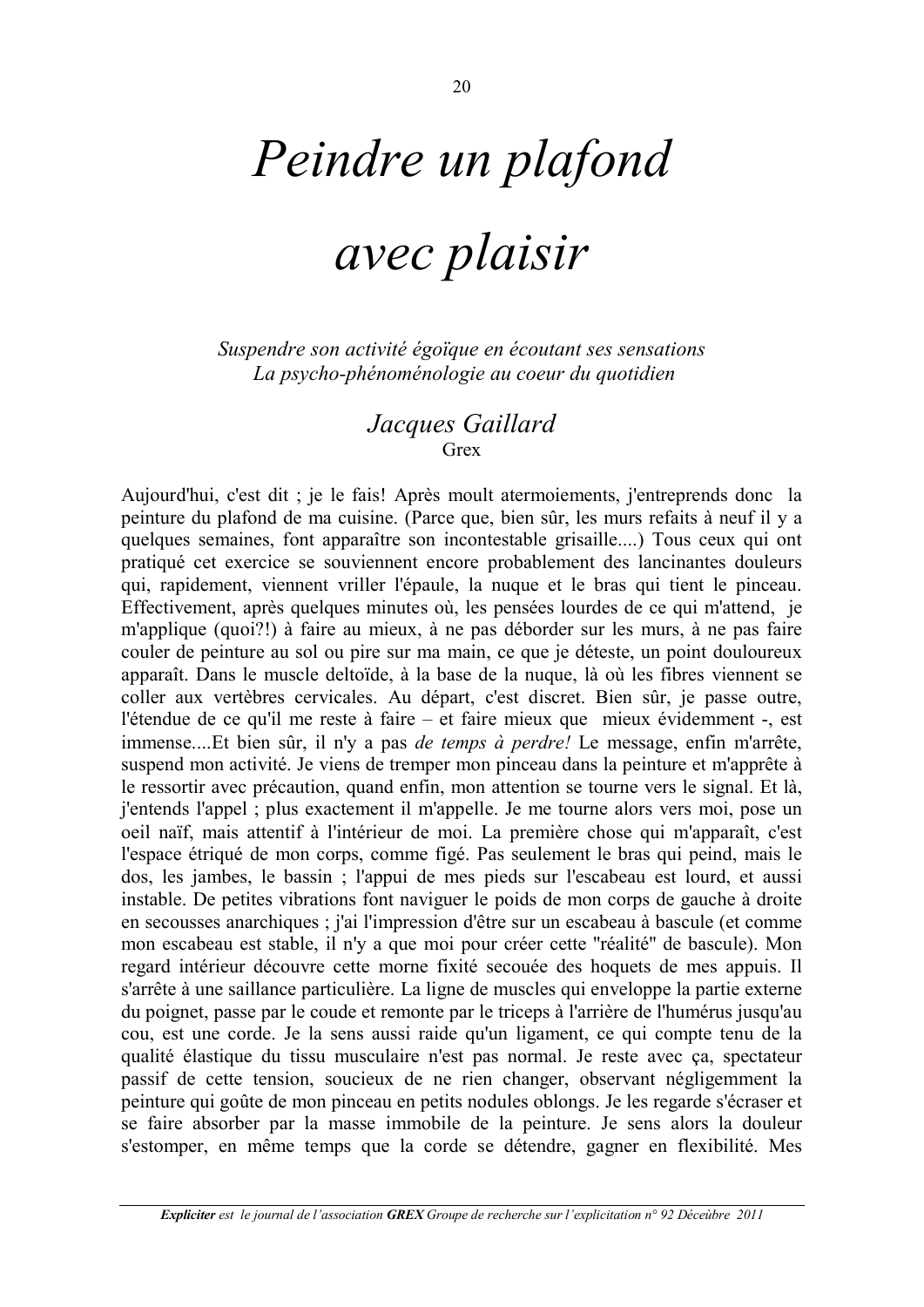espaces intérieurs s'ouvrent ; je me sens à nouveau vaste, mobile, vivant et orienté. L'élasticité des muscles et du corps, me dis-je alors, tu l'as encore oubliée celle-là! La douleur est passée, je me sens à nouveau vaste, mobile, précis. Je trempe à nouveau le pinceau dans la nappe blanche étale, le laisse s'imprégner doucement, le retire soigneusement, et orientant mon regard vers l'angle difficilement accessible au-dessus de l'évier, déplace tout mon corps pour aller le déposer sur la face noirâtre du plafond. Je vise avec précision l'endroit, y dépose délicatement les fibres chargées de peinture. Mon souci de ne pas déborder est (hélas...) intact et je me concentre (!!!) sur le point de contact du pinceau. Je fais glisser, du mieux que je peux les fibres, pour atteindre l'angle avec le mur, en prenant bien soin de ne pas le dépasser. Le résultat est peu concluant : la peinture est très mal étirée, mais surtout, il reste un espace entre plafond et mur qui en reste désepérément vierge, constat dont les effets immédiats sont de m'irriter... Il me faut donc repositionner à nouveau le pinceau plus près du mur, tout en le retenant suffisamment pour ne pas déborder! On le sent, tous les ingrédients sont réunis pour qu'un mouvement annulant l'autre, le corps y réponde par une superbe fixité. Effectivement, après un certain nombre de tentatives où j'essaie de concilier l'inconciliable (retenir tout en cherchant à avancer), et alors que je retire le pinceau, je constate que la douleur est à nouveau là et que je suis resté sourd à son apparition. Comme l'instant précédent, je reste avec ça, le bras ballant au-dessus du pot de peinture, attendant de retrouver l'élasticité de mes muscles, signal juste d'un corps rendu disponible. Ce petit manège fonctionne un certain temps. Un coup de peinture, un moment de suspension au-dessus du pot, et quand je sens le corps retouver sa flexibilité, je reprends. De ce fait, mon rythme se fait beaucoup plus lent; en effet le temps de laisser revenir l'élasticité de mon corps pour recommencer modifie doucement la qualité temporelle de mes gestes. Et ce ralentissement me pose dans une autre conscience temporelle, me fait a - percevoir que dès le début, j'ai compressé le temps. Voulant non seulement faire mieux que mieux, mais aussi en finir au plus vite. Et, sorti du corps, tourne dans mes pensées que compresser le temps, c'est comprimer ses espaces intérieurs, limiter le jeu des articulations, tendre ses muscles. Progressivement, mes gestes deviennent plus agréables. D'une fois sur l'autre, les points douloureux s'estompent, finissent par disparaître. Le mouvement devient plus continu; la phase de suspension au-dessus du pot a disparu. Un plaisir même se dégage de mes mouvements, orientés dans l'espace, vastes, mais aussi extrêmement précis. Le gôut laissé par mes gestes change, dans des fragrances suaves et sucrées. Et là, ça me saute aux yeux : mon attention s'est décrochée depuis un moment, du souci de ne pas déborder. Je suis extrêment précis, alors que je ne fais aucun effort pour l'être!!!Et m'apparaît maintenant comment, à partir du point d'appui (ce n'est pas celui de la SPP, mais pour moi, c'en est un) pris sur la référence à la flexibilité de mes muscles, mon attention s'est désengagée, délaissant son rôle de contrôleur pour passer à celui de témoin bienveillant. Rien d'étonnant donc à ce que mes gestes rendus libres, soient précis, orientés, vastes, agréables. De quels prodiges le corps est-il capable quand on lui fout la paix! Le pinceau va du pot au plafond, là où il doit aller, dans un ballet aérien et léger dont le corps se fait l'intermédiaire flexible et disponible. L'outil s'intègre au corps ; le corps fait sien l'outil. Le corps s'inscrit dans l'espace ; l'espace s'imprime dans le corps. Ayant maintenant reconnu le petit témoin né de l'attention particulière que je portais à mes muscles, je le salue discrètement et l'invite à rester en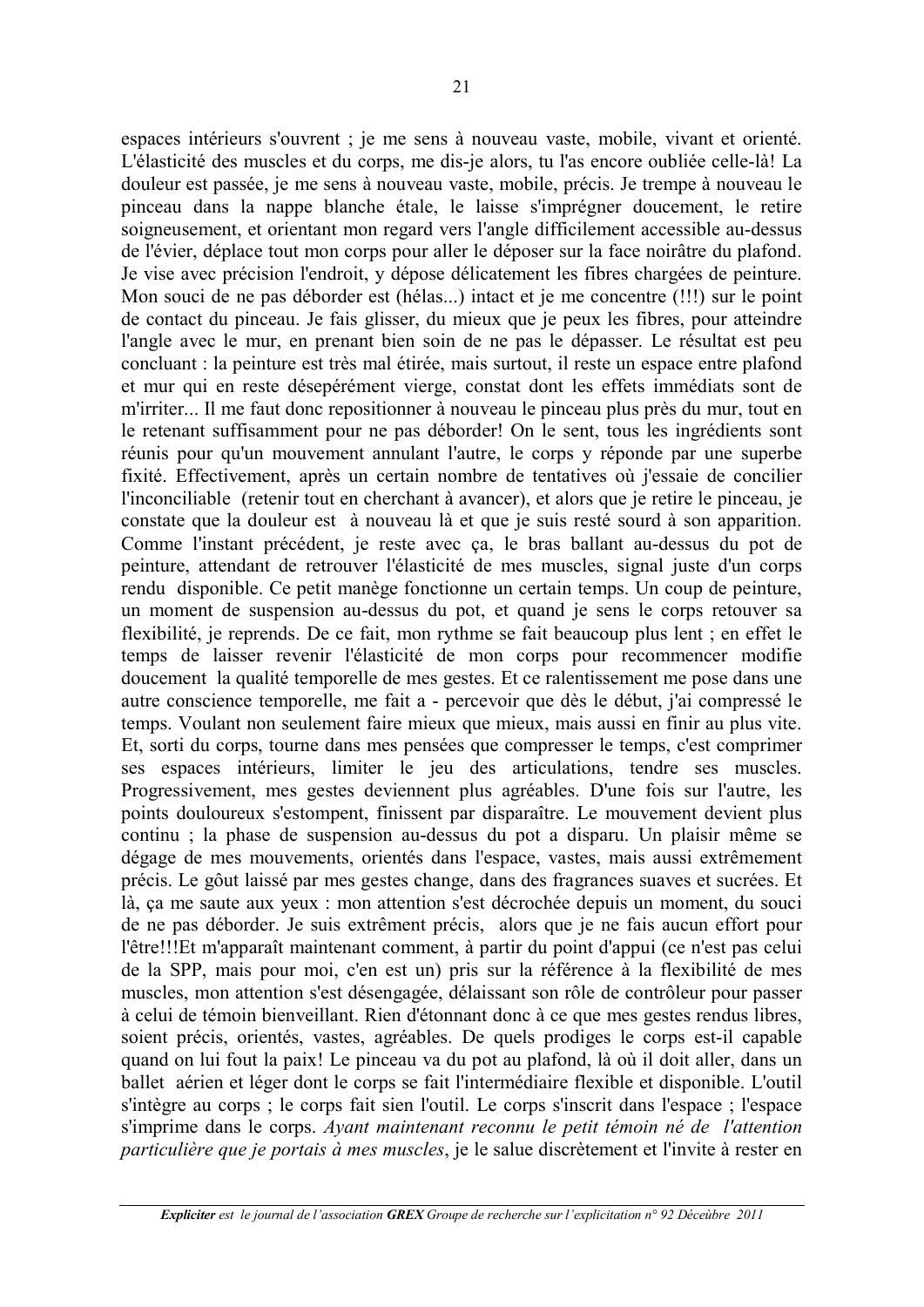place, pour le travail qui reste à accomplir. Je sens sa présence sécurisante et bienveillante jusqu'au dernier coup de pinceau. Je le percois comme une ombre vaste, non localisable, qui m'enveloppe, plus présente à l'arrière de moi, comme quelqu'un qui se fondrait dans la lumière baissante d'un crépuscule d'été. Une présence extrêmement discrète. Et bien sûr, après deux heures de peinture, les points douloureux ne sont pas réapparus. Mieux même, je me sens délié comme après une séance d'improvisation, et je me dis que peindre un plafond est un excellent exercice qui vaut bien toutes les gymnastiques... (Je vais m'attirer les foudres des tenanciers de salle de "gym" et autres lieux sacralisés du bien-être et de la remise en forme!). Et. cerise sur le gâteau, je trouve la qualité de mon travail tout à fait correcte, avec ce doux plaisir du sentiment du travail bien fait.

Je pensais proposer ce texte pour diffusion dans Expliciter, tel quel. Un petit pastel expérienciel, une petite pirouette de vécu, donnant corps à la psycho-phénoménologie. Le dernier séminaire du Grex où il fut beaucoup question de St Eble et de témoin, y a mis du mouvement. J'ai senti que je ne pouvais pas le "lâcher" comme ça. De multiples intentions éveillantes, une motivation à le "regarder", issues des échanges du séminaire, en particulier concernant le témoin, son positionnement et la question du "sens corporel" me retenait à lui.

D'où ces questions concernant le(s) "témoin(s) et leur élaboration : n'v en a-t-il pas autant qu'il y a de techniques pour le faire? Qu'est-ce que je me fais pour les installer? Qu'est-ce que je m'adresse de différent? Peut-on positionner différents témoins, en même temps? A l'écoute de quelles couches de corps? Pour obtenir quelles informations? En fonction de quels contextes? Certains sont-ils plus adaptés que d'autres en fonction de ce que l'on cherche à obtenir (En introspection actuelle ou retro active, est-ce que ce sont les mêmes, positionnés de la même façon?). Par exemple, le témoin régulateur de la technique Alexander est un témoin actuel qui émerge du corps. De ce fait, il n'y a pas un positionnement volontaire ; c'est plus quelque chose qui diffuse du corps et vient se positionner autour de soi, dans une sorte de halo sensible, qui naît du corps, à partir du ressenti musculo-tendineux. (J'ai l'impression que le "point d'appui" de la SPP procède du même principe, sauf qu'il est explicitement convoqué). Sa fonction est de donner une lecture fine du déroulement sensoriel du vivre, afin de détecter au mieux - et au plus vite, contrairement à l'épisode que j'ai relaté - les désorganisations de l'activité égoïque, quand elle est inhibitrice. Cette écoute là ne m'apparaît pas très performante pour la description fine de vécus. Leur description appelle ensuite d'autres compétences, en particulier d'apprendre à positionner autrement et ailleurs des témoins plus fins, que je sens plus mobiles aussi, pour faire apparaître les inombrables facettes du vécu. Le travail de St Eble fait naître la possibilité d'enchâssement de témoins : celui (A3) qui écoute la qualité de celui qui observe (A2) celui qui a vécu (A1). Et pourquoi pas des A3'; A3"..., pourquoi pas des A4? Il me semble que tout cela met de la distance, de l'espace, du volume dans l'activité attentionnelle tournée vers soi, détend, dénoue et qu'au bout du compte c'est à de la mobilité et des mouvements internes que nous convie cette modélisation de la conscience. Enfin, ces considérations me renvoient au fait que témoins et conscience ne sont peut-être qu'une seule et même chose. Sans témoins pas d'accès à son monde